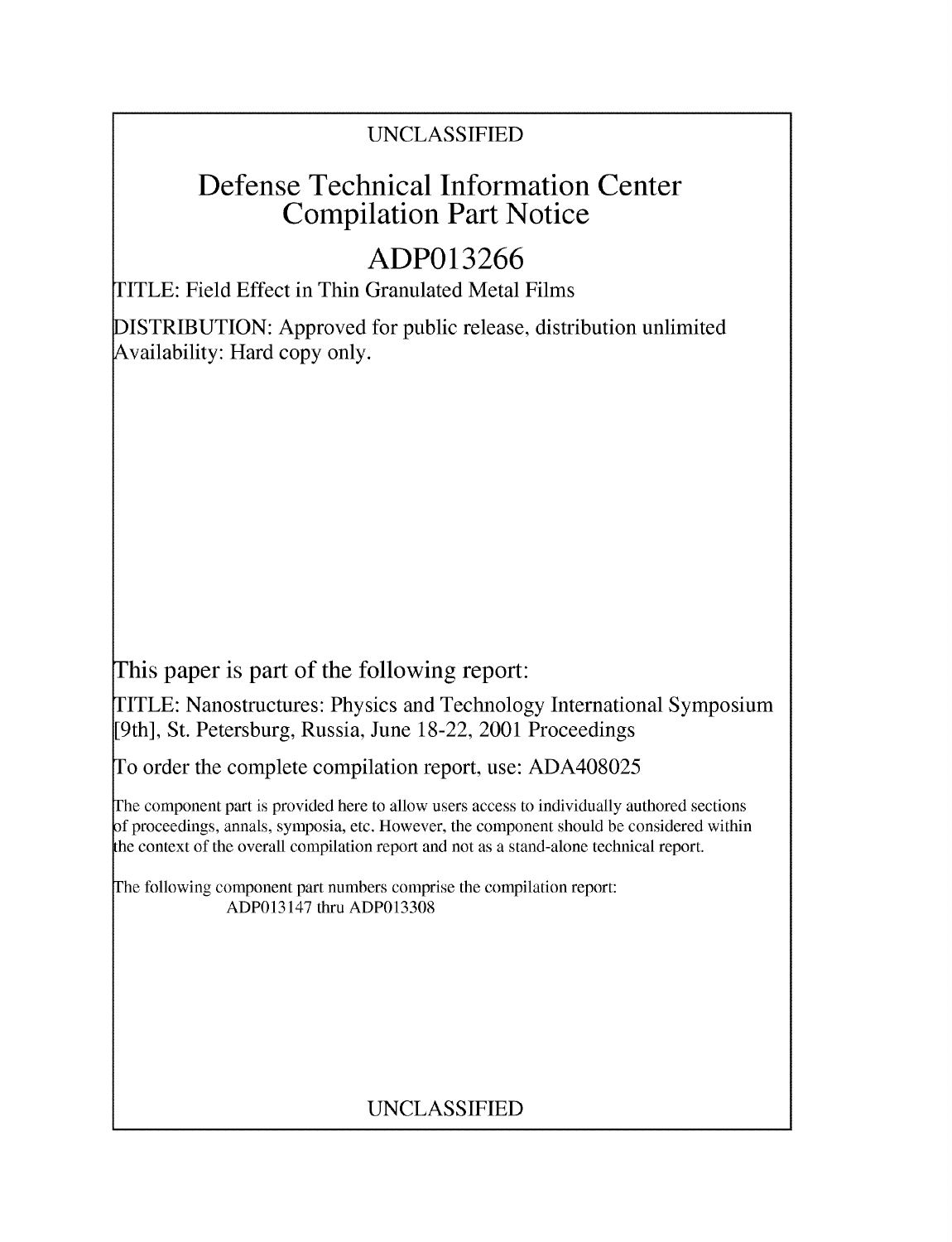9th Int. Symp. "Nanostructures: Physics and Technology" **OAN.09p** St Petersburg, Russia, June 18-22, 2001 **©O** 2001 loffe Institute

### Field effect in thin granulated metal films

*D. A. Zakheimn,* **I.** V. Rozhansky, I. P. Smirnova and S. A. Gurevich loffe Physico-Technical Institute, St Petersburg, Russia

Abstract. In this work we analyze the field effect in granulated metal films and propose the currentswitching device utilizing this effect. It is shown as a result of numerical modeling that efficient current modulation can be achieved in thin granulated films if the charging energy of metallic granules is at least several times higher than the thermal energy *kT.*

#### 1. Introduction

Last time considerable effort has been made to develop single-electron transistor (SET) in which the current path between source and drain is controlled by the charge state of the central metallic island having extremely low capacity. Due to Coulomb blockade the current through SET can be modulated by the gate electrode potential. Successful operation of SET made by conventional technique is possible at temperatures below 1 K because of limitations of lithography resolution **[ ].** The extension of operating temperature range requires the implementation of sophisticated technologies **[ ]** based on manipulation with ultra-small metallic granules. These particles are fabricatedby nanoparticle source, selected and then placed precisely in the source-drain gap. However in this approach the parameters of SET are critically dependent on island size and position which can hardly be controlled with desired accuracy.

The proposed way to avoid this critical dependence is to use the structures containing large number of metallic granules statistically distributed in the gap. In this case the characteristics of inter-granular tunnel junctions are averaged over the volume and, under certain conditions, the performance of the whole system is independent on individual grain positions. The current in such granulated film can still be controlled by external electric field due to modulation of charge distribution. In this work we consider the possibility of efficient current modulation in thin granulated films incorporated in the gap of current switch device shown schematically in Fig. 1. This consideration is based on the newly developed Monte-Carlo model of granulated film conductivity.



Fig. 1. Schematic diagram of current switching device.

#### 2. Monte-Carlo model

In the model the granulated film is represented by the set of metallic balls randomly distributed in the given volume. At each step the system state is characterized by the electric charge of each ball expressed in terms of unit charge. For a given state the probabilities of electron tunneling from one ball to another are calculated taking into account the Coulomb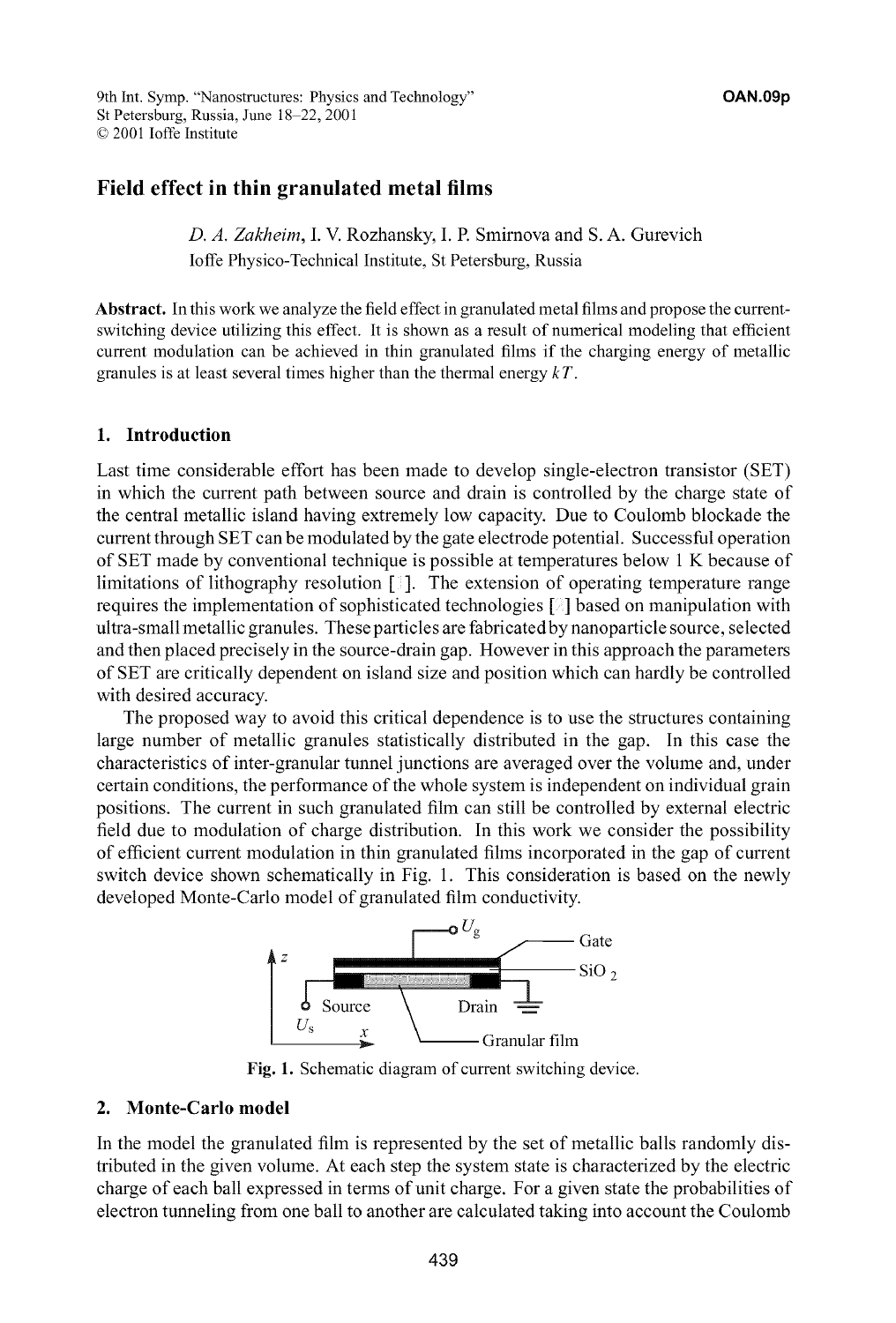interaction of charged balls and the presence of the external electric field. One tunneling event is realized according to its relative probability by means of Monte-Carlo technique and this procedure is repeated many times. The macroscopic electric current could be calculated as time averaged number of electron hops across the selected cross-section. Since the number of granules involved in calculations was limited (to about 250 balls), the results were also averaged over different realizations to avoid the mesoscopic current fluctuations originating from the randomness of granules distribution.

This model has been tested by calculating the I-V curves and temperature dependencies of granular films conductivity and comparing the results with experimental data obtained on composite **Cu:Si0 <sup>2</sup>**films [ ].

#### **3.** Discussion

Simulating the behavior of the structure shown in Fig. **1** the potential distribution was first calculated by solving the 2-dimensional Poisson equation with given potentials at the electrodes. Then the obtained solution was used as an external potential in calculation of source-drain current according to the procedure described above. In calculations the parameters of granulated film were taken similar to those of composite **Cu:Si0 <sup>2</sup>**films studied in our previous works **[ ]:** granules diameter is 3 nm, the volume fraction of metal is  $25\%$  and the dielectric constant of the media is equal to 4. The thickness of  $SiO<sub>2</sub>$  layer isolating the gate from the film was taken to be 5 nm and the distance between source and drain **- 30** nm.

It was found that the main effect of the gate is the generation of the excess charges at the granules adjacent to the gate if the gate potential is about or higher than the singleelectron charging energy of granules (which is about 50 meV with regard to screening effects). Figure 2 shows the average charge distribution in 12 nm thick film simulated at gate voltage  $+1$  V. As it seen from the figure, the field penetration depth, i.e. the area where the averaged charge density deviates from zero, is rather small (about **2-3** nm). In the rest part of the film the concentrations of negative and positive charges are controlled by the temperature and are equal to each other. This is the layer carrying excess charge which is responsible for the conductivity modulation, while the conductivity of the rest



Fig. 2. Charge distribution in 12 nm thick granulated film under gate voltage  $+1$  V ( $z = 8$  nm is the film top interface).